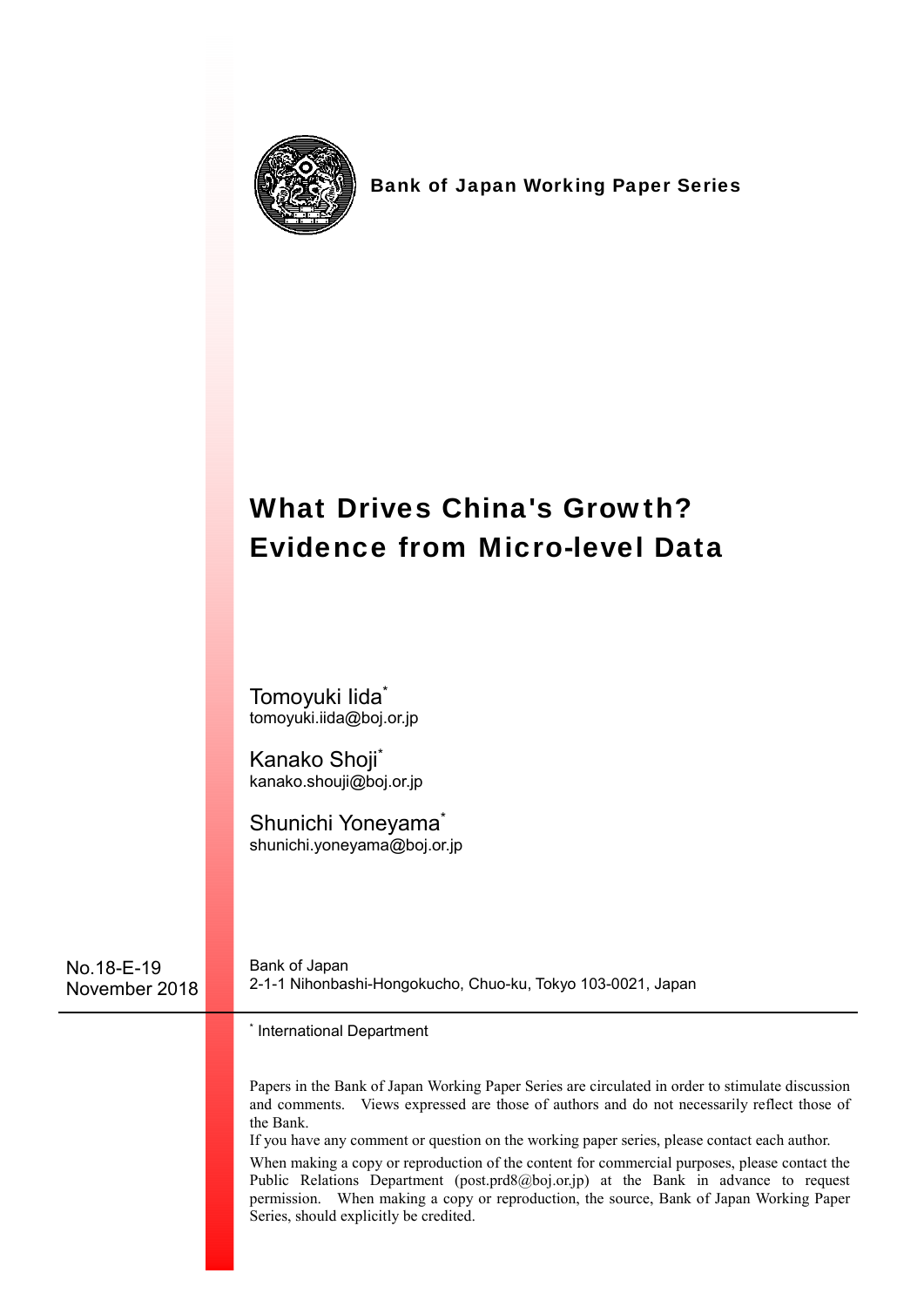### What Drives China's Growth? Evidence from Micro-level Data\*

Tomoyuki Iida,<sup>†</sup> Kanako Shoji,<sup>‡</sup> and Shunichi Yoneyama<sup>§</sup>

November 2018

#### **Abstract**

This paper discusses the sustainability of China's rapid growth mainly based on the estimation of the corporate-level total factor productivity of Chinese listed firms. Since the 1980s, both capital accumulation and rapid technological progress -- measured as total factor productivity (TFP) -- have contributed to the high growth of the Chinese aggregate output. Should the prediction of the standard growth theory be correct, however, economic growth led by capital accumulation is not likely to be long lasting, hence we mainly focus on firm level TFP growth. As a result, we identify four channels that would continue to promote the TFP growth of the Chinese corporate sector at an aggregate level: (i) declining proportion of low-productivity state-owned enterprises, (ii) continuous influx of highly competent new start-ups, (iii) broad catching up trend among the laggards in the firm distribution, and (iv) innovation spawning R&D activities. These four channels would underpin the medium-term economic growth of the Chinese economy.

#### **JEL Classification:** N15, O30, O47

-

**Keywords:** China, Total Factor Productivity, Catching up, R&D

<sup>\*</sup> We would like to thank Tomoyuki Fukumoto, Hibiki Ichiue, Ryo Kato, Tomohide Mineyama, Koji Nakamura, Yoshinori Nakata, Akira Otani, Tomohiro Sugo, and Toshinao Yoshiba as well as the staff of the Bank of Japan for their helpful comments. The opinions expressed here, as well as any remaining errors, are those of the authors and should not be attributed to the Bank of Japan.

<sup>†</sup> International Department, Bank of Japan (Email: tomoyuki.iida@boj.or.jp)

<sup>‡</sup> International Department, Bank of Japan (Email: kanako.shouji@boj.or.jp)

 $§$  International Department, Bank of Japan (Email: shunichi.yoneyama@boj.or.jp)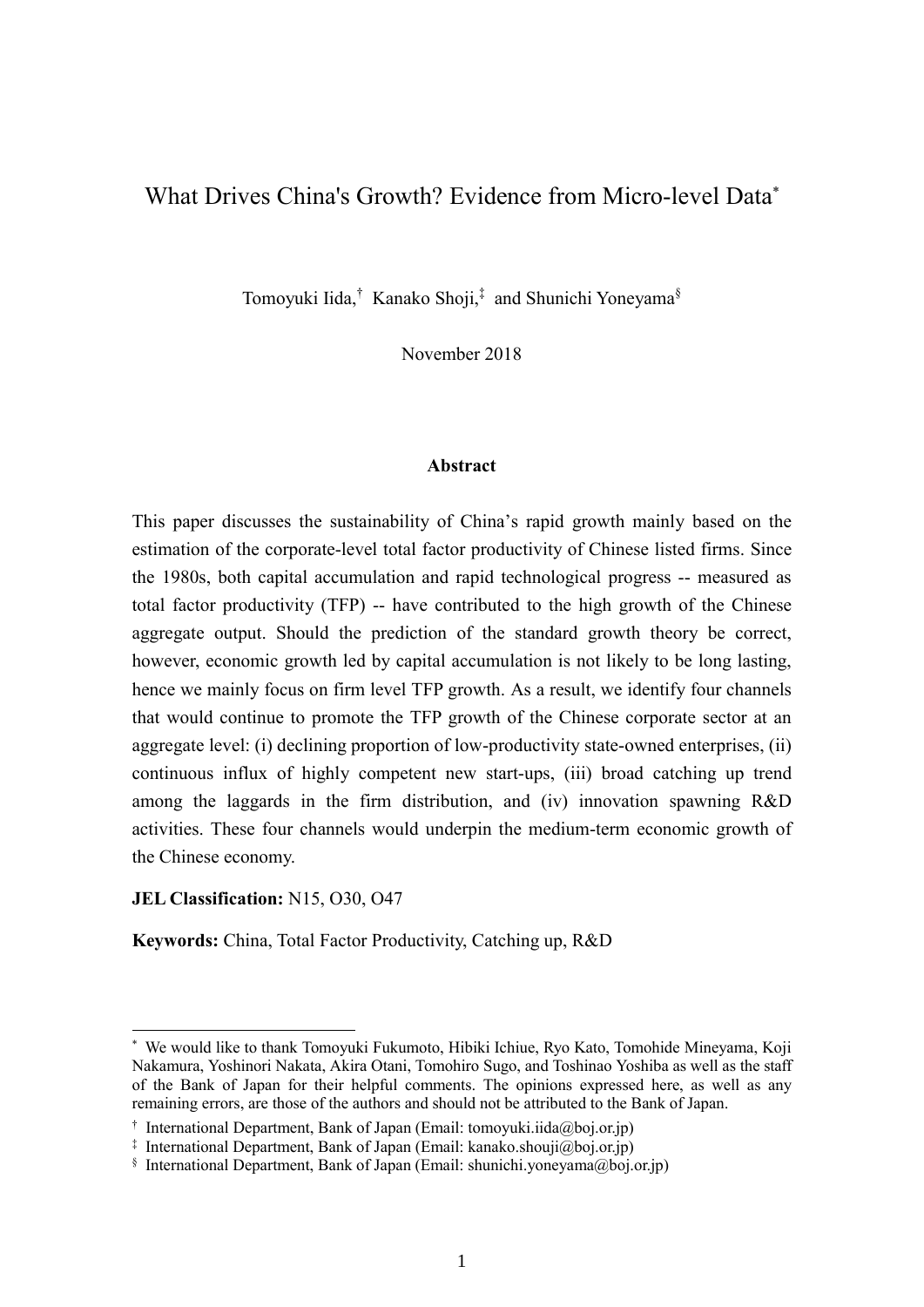#### **1. Introduction**

1

This paper assesses the productivity of the Chinese corporate sector to gauge the sustainability of economic growth in China. As shown in Figure 1(1), the Chinese economy grew rapidly at higher than 10 percent annually on average from the 1990s to the global financial crisis. Although the growth rate has declined to the single digit level since the crisis, the Chinese economy is still leading the world economy, growing at a higher rate than that of the world economy.<sup>1</sup> The growth prospect of the Chinese economy has significant implications for the global economy.

 Until recently, economic growth in China had been driven by fast growing TFP and capital accumulation. Zhu (2012) and Liu (2015) argue that the average annual growth rate of the TFP in China from 1978, when the reform and opening-up commenced, to the recent financial crisis was around 3 to 4 percent. In addition, as Figure 1(2) shows, the Chinese saving rate, which has been higher than that of Japan and Korea even during their high-growth period, has supported large-scale investment by the corporate sector. Besides, after the financial crisis, the Chinese government made bold efforts to spur the economy by deploying the so-called four trillion yuan stimulus package, that is, large-scale growth-promoting infrastructure projects.

 However, in the long-run, we cannot expect ever-increasing contribution to economic growth from capital accumulation. Solow (1956) suggests that economic growth led by capital accumulation cannot be sustained on a long-term basis without continuous increase in the saving rate.<sup>2</sup> In fact, investment driven economic growth ended after the leveling-off of the saving rate in both Japan and Korea, which had experienced high economic growth driven mainly by capital accumulation. Then, in China, high economic growth supported by fast growing capital accumulation cannot be sustained for a long period. In this regard, two reasons can be pointed out. First, the saving rate in China is likely to decline in the future since China is on the way to becoming an aging society. Second, as shown in Figure 1(3), the actual growth rate of investment has been declining since around 2012, particularly in the corporate sector, which has been

<sup>&</sup>lt;sup>1</sup> According to the April 2018 World Economic Outlook by the IMF, the growth rate of the world economy in 2017 was +3.8% while that of the Chinese economy was +6.9%. Using the PPP weight of China in the world economy, 18.2%, we can calculate the contribution of China in 2017 as +1.3%, which means that China accounted for one-third of the world's economic growth.

<sup>&</sup>lt;sup>2</sup> Supposing international capital movement is completely free, we cannot claim that an increase in the domestic saving rate always results in domestic capital accumulation. However, as shown in Feldstein and Horioka (1979), because of barriers for international capital movement in reality, an increase in the domestic saving rate strongly correlates with capital accumulation.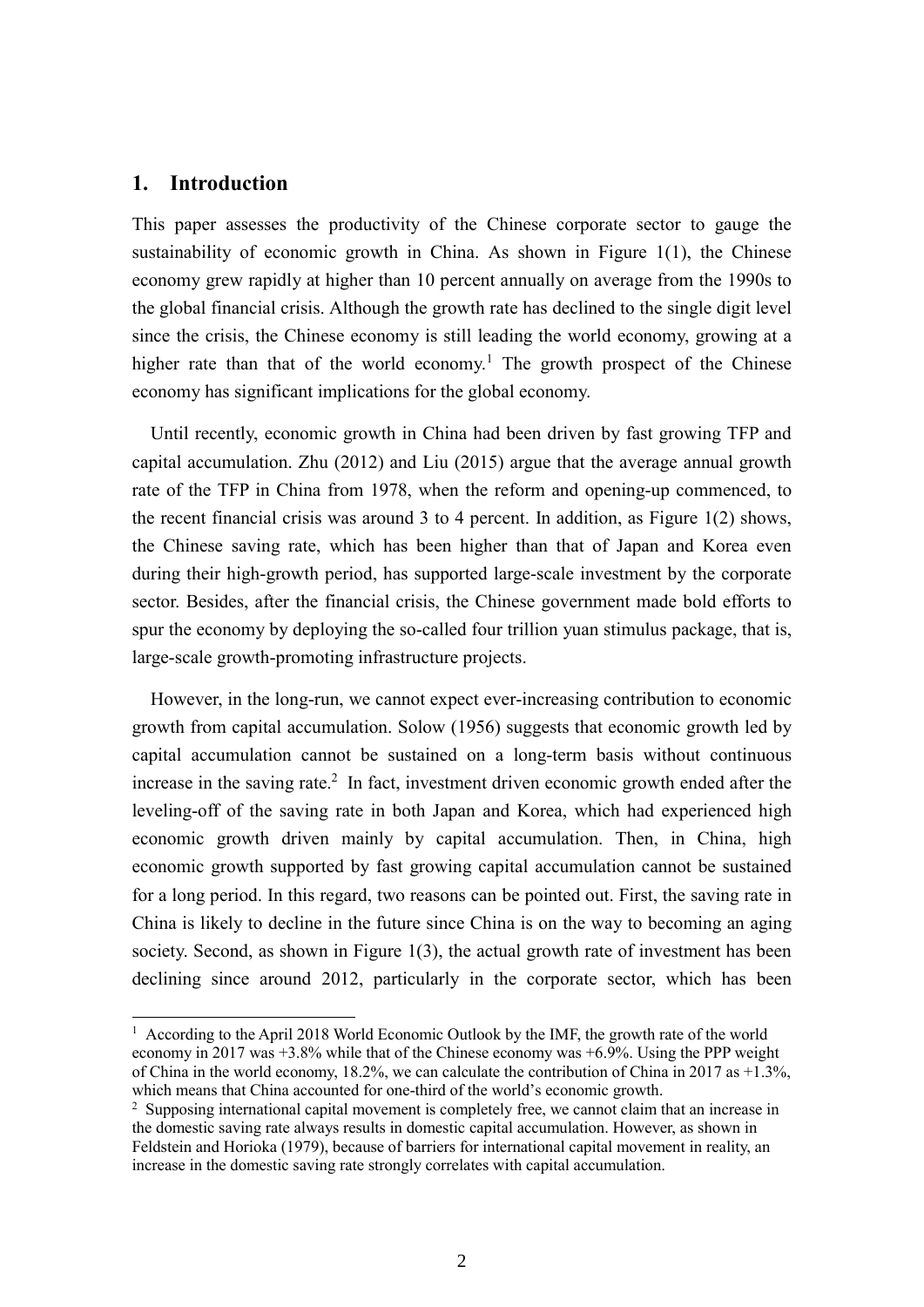suffering from yet-to-divest excess capacity and debt overhang problems. Thus, the sustainability of the economic growth in China depends on the trend of TFP growth.

 This paper provides insights into the TFP growth in China to examine the sustainability of the country's economic growth based on facts and empirical analysis using data of listed firms. One of the advantages of using micro data is that we can specifically analyze channels that contribute to TFP growth by making use of the information about heterogeneity across firms, which we cannot observe in aggregate data. Jumping to the conclusion, we found that the following four main channels facilitate the TFP growth in China:

- (i) Declining proportion of low-productivity state-owned enterprises
- (ii) Continuous influx of highly competent new start-ups
- (iii) Broad catching up trend among the laggards in the firm distribution
- (iv) Innovation spawning R&D activities

Assuming that these channels remain functioning, we can expect that the TFP growth will continue to advance, which will promote sustainable growth in China.

 The rest of the paper is organized as follows. Chapter 2 calculates TFP measures using data on listed firms and describes the characteristics of the distribution. Chapter 3 assesses the composition effects, where high TFP firms replace low TFP ones, on the aggregate TFP level. Chapter 4 provides facts on the channels for the TFP growth of individual firms. Chapter 5 sets forth our conclusion.

#### **2. Firm Level TFP and the Distribution**

Initially, we construct an index of TFP for individual firms. Since we cannot observe TFP levels directly, differently from capital or labor inputs, we assume a Cobb-Douglas production function for individual firms and calculate TFP as Solow residual, following existing literature. We assume that a firm inputs both capital and labor to produce value added, as follows.

$$
Y_{it} = A_{it} K_{it}^{1-\alpha} L_{it}^{\alpha}
$$

*i* and *t* show indexes for firm and time.  $Y_{it}$ ,  $A_{it}$ ,  $K_{it}$ ,  $L_{it}$ , and  $\alpha$  indicate value added, TFP, capital input, labor input, and cost share of labor, respectively. We can rewrite the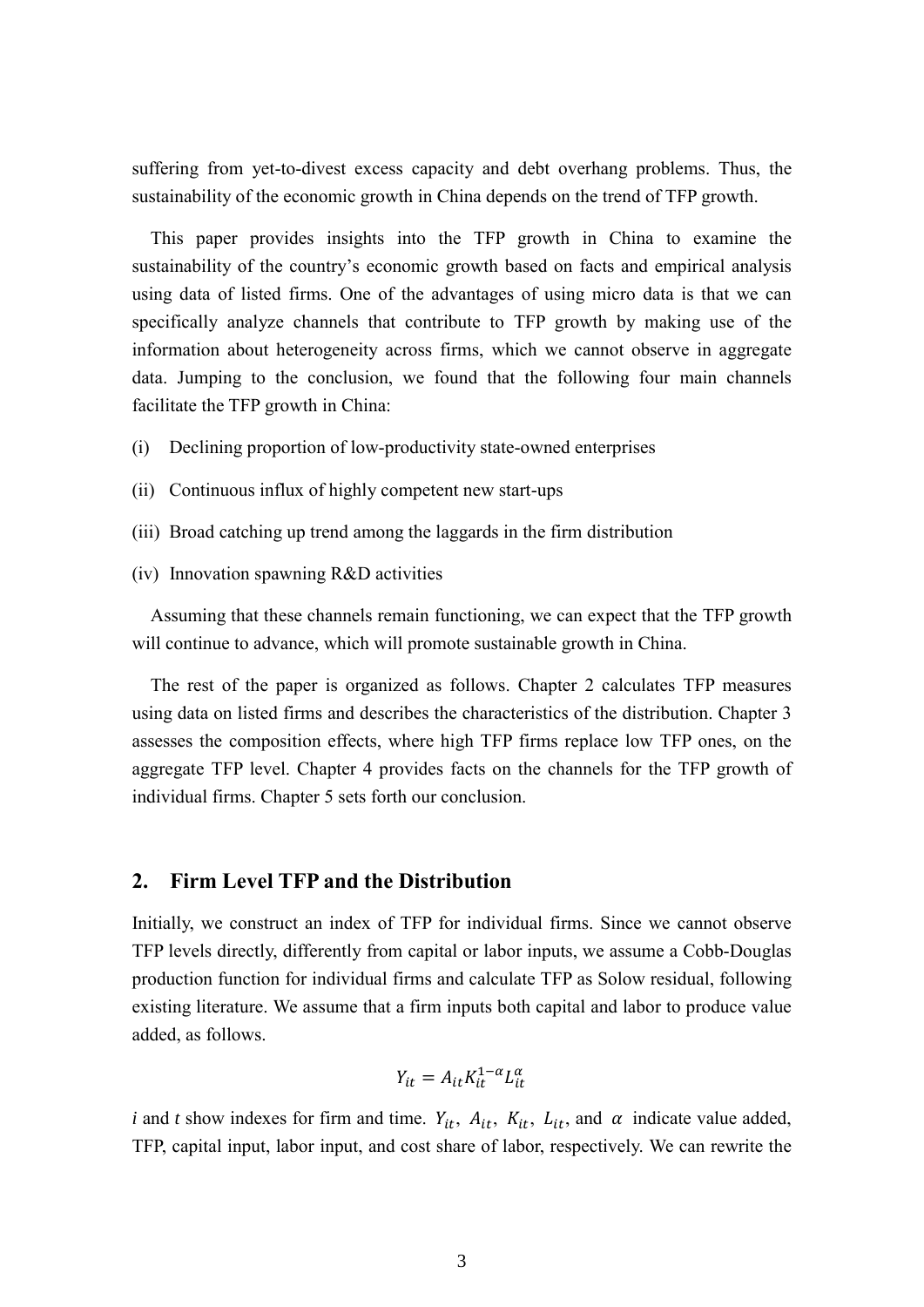equation and describe  $A_{it}$  as follows.

1

$$
A_{it} = Y_{it}/(K_{it}^{1-\alpha}L_{it}^{\alpha})
$$

Since all the variables on the right hand side of the equation, including the labor cost share, are observable, we use the equation and calculate firm level  $TFP<sup>3</sup>$  We employ annual panel data from 2010 to 2016 of 4,452 Chinese firms listed on the Shanghai, Shenzhen, Hong Kong, and U.S. stock exchanges.<sup>4</sup> We construct each variable on the right hand side of the equation as follows. We calculate the value added as the sum of operating profit, labor cost, and depreciation, and then deflate using the GDP deflator for each industry.<sup>5</sup> The total value added of  $3,518$  firms in 2016, whose value added we can calculate through this procedure, amounts to 7.6 trillion yuan, which corresponds to one-tenth of the Chinese real GDP in 2016. We employ the outstanding amount of tangible fixed assets as capital input while we use the number of employees as labor input. We employ the industrial average of the proportion of labor cost, which we calculate from the proportion of labor cost in value added for individual firms, as the labor cost share.<sup>6</sup>

 Next, we note the characteristics of the distribution of the TFP level for individual firms calculated as above. Figure 2(1) shows a histogram of the TFP level. As the distribution is biased toward the right with a skewness of 3.79, the difference between the TFP level of a standard firm and that of a high TFP level firm is large. To see this point numerically, we define "frontier firms" as firms with a TFP level in the top ten-percentile for each sector, and we find that the median TFP level of frontier firms is

<sup>&</sup>lt;sup>3</sup> Since we do not take into account neither the utilization of inputs nor scale economics in calculating TFP, our TFP may include the effect of macroeconomic factors. Moreover, we do not standardize the TFP of individual firms by subtracting their sector average as in Aw et al. (2001). This is because, as we show in Chapter 3, not only sector specific factors but also ownership, firm age, and so on will affect firm level TFP, and one of our objectives is to identify these factors clearly. In addition, it is possible that our analysis has so-called survival bias because we employ data on listed firms. However, as an extremely small number of firms were delisted during the sample period, the effect of the bias on our analysis will be very small.

<sup>&</sup>lt;sup>4</sup> In chapter 4, we use  $ln A_{it} - ln A_{it-1}$  as the TFP growth for each firm. We exclude firms with extremely high or low TFP growth, that is, those with TFP growth in the top and bottom one percentiles. Moreover, we exclude firms who lack at least one of the data items to calculate TFP level as below.

<sup>&</sup>lt;sup>5</sup> In addition to our method to calculate value added (the additive method), another method will be using revenue excluding sales administrative expenses (the subtractive method). The correlation between the pooled sample of value added derived from the former method and that derived from the latter method is 0.95. This paper employs the additive method because we can have a larger sample. Meanwhile, since sector specific GDP deflators are not available in China, we alternatively calculate the growth by subtracting real GDP growth from nominal GDP growth for each sector.

 $6\,$  In calculating the average proportion of labor cost for each sector, we exclude firms with a proportion higher than one as outliers.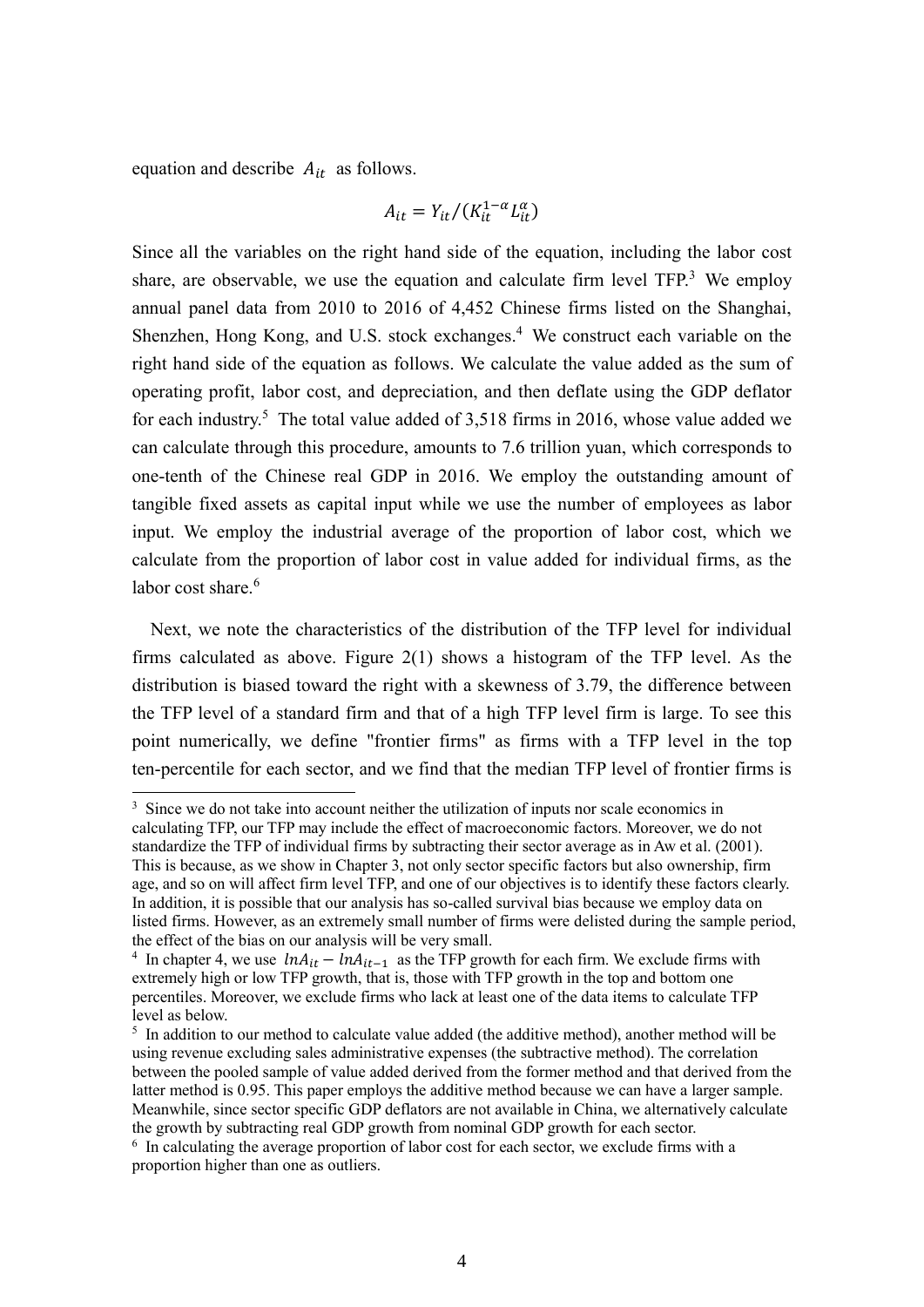2.7 times higher than that of the entire sample as shown in Figure 2(2). It suggests that, supposing that the TFP level of frontier firms is fixed at the current level and that the TFP of a standard firm with the entire sample's median TFP level grows at an annual rate of 5 percent, the gap is so large that it takes more than 20 years for the standard firm to reach the frontier. Thus, since there is a large gap in the TFP level between standard Chinese firms and frontier firms, potentially the aggregate TFP can grow through standard firms' catching up to the frontier.<sup>7</sup>

#### **3. TFP Growth through Composition Effect**

This chapter shows the characteristics of firms with a high TFP level and those with a low TFP level and examines how the compositional change affects the aggregate TFP level (Composition Effect). In China, since the 2000s, in the course of the transition from a planned economy to a market economy, the presence of SOEs, whose TFP level generally seems to be low, has declined while new private firms have commenced business one after another, some of whom have international competitiveness. We focus on the effect of this sort of acceleration in the firms' turnovers on the aggregate TFP level through the composition effect and evaluate it using the firm level TFP data, which we derived in the previous chapter.

#### **3.1 Declining Presence of Low-Productivity SOEs**

-

Since the 2000s, a number of structural changes have occurred in the Chinese economy, and one of the symbolic changes is the declining presence of SOEs. Figure 3 shows the asset proportion of SOEs in the industrial sector. The proportion was higher than 50% in the early 2000s, but it has declined to just over  $10\%$  recently.<sup>8</sup>

 Several studies have pointed out the inefficiency of SOEs in various aspects. First, SOEs have a strong relationship with the Chinese government and play an important role in achieving the government's objectives such as economic growth and employment stability. Thus, if required by the government, they invest and employ a lot without regard to commercial concerns, and, as a result, their management tends to be

 $7$  Nakamura et al. (2018) point out that the variance of the TFP level of Japanese listed firms is smaller compared to that of U.S. listed firms and evaluate that there are few firms who strongly lead the TFP of the entire economy while there are few firms with an extremely low TFP level.

<sup>&</sup>lt;sup>8</sup> Although data on the proportion of SOEs in the non-industrial sector is not available, the proportion will be higher than that of the industrial sector because there exist many SOEs in some sectors such as banking and public services.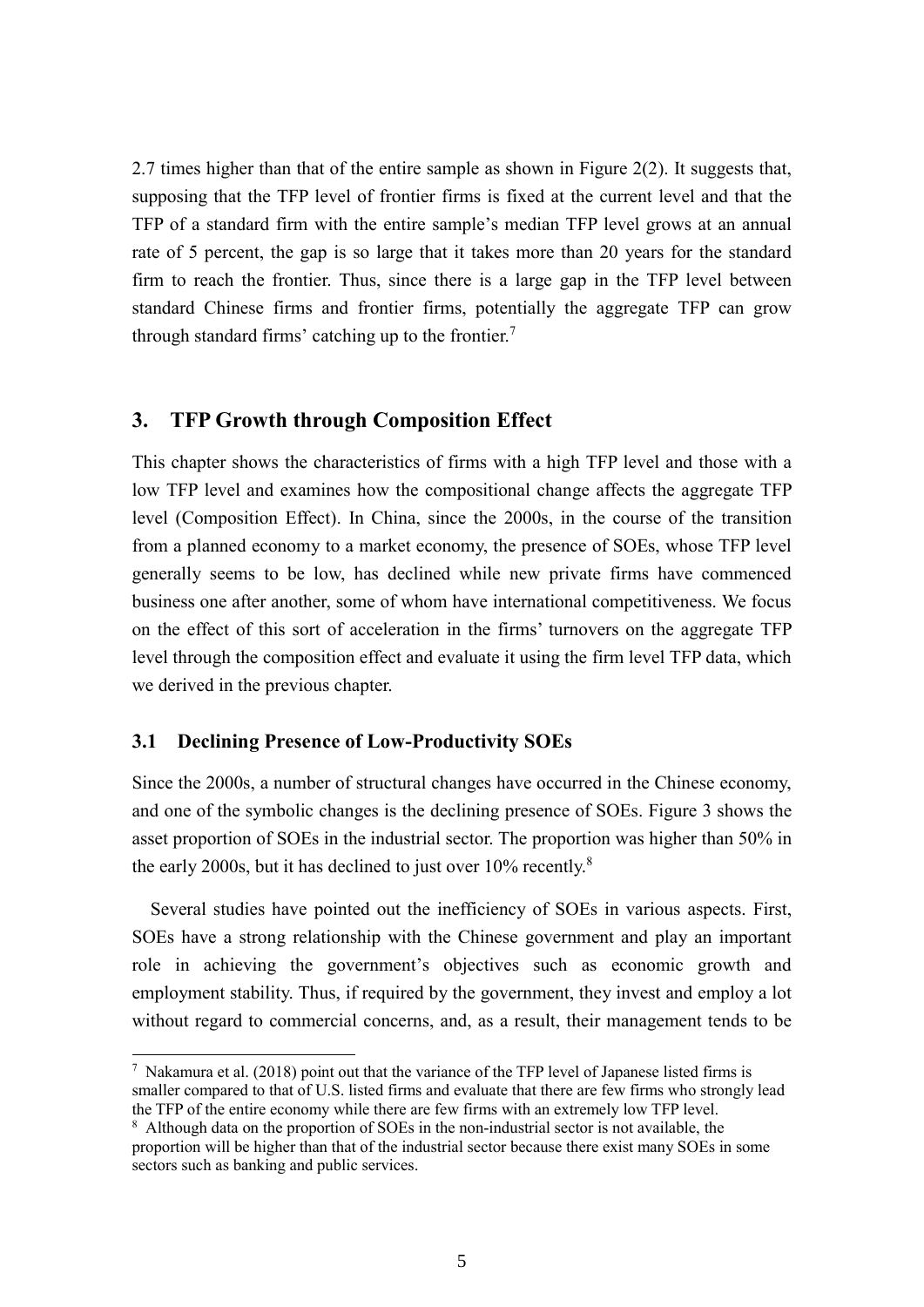inefficient. Second, to support SOEs who play these important roles, the government and financial institutions provide them with a variety of preferential treatment. Some studies point out that the government supports SOEs by the exemption of dividends, and that financial institutions provide them with a favorable financing environment because they have implicit government guarantees.<sup>9</sup> Due to such preferential treatment, the SOEs can stay in the market even if their profitability is so low that they should be required to exit. As a result, the TFP level of the SOEs is generally considered to be low. Table 1(1) shows the regression result of the individual TFP level, which we derived in the previous chapter, on SOE dummy, which takes 1 if a firm is a SOE and 0 otherwise, and says that the TFP level of SOEs is lower than that of private firms by 17 percentage points on average. $10$ 

 It is often pointed out in literature that the existence of low-TFP SOEs has worsened the economy-wide resource allocation in China.<sup>11</sup> In this respect, the continuous decline in the relative scale of SOEs has contributed to raising the aggregate TFP level through the composition effect. To be specific, based on the above estimation result, we can calculate that the decline in the proportion of SOEs, who have a lower TFP level than that of private firms by 17 percent, from 72.7 percent in 2001 to 12.8 percent in 2017, has contributed to economy-wide TFP growth by 0.7 percent points annually.<sup>12</sup>

#### **3.2 Increase in High-Productivity New Firms**

-

While the presence of SOEs has declined, a number of private firms have actively commenced business in China, and the turnover has accelerated. Figure 4 shows the

<sup>&</sup>lt;sup>9</sup> The European Union Chamber of Commerce in China (2016) points out that one form of preferential treatment provided by the government to the SOEs is the exemption of dividends. There are at least two sorts of preferential treatment provided by financial institutions. Song and Xiong (2018) claim that financial institutions provide credit to the SOEs under favorable terms compared to private firms since the SOEs are assumed to constitute part of the government and banks can expect implicit guarantees from the government if their business status deteriorates. In addition, the IMF (2016b) claims the SOEs raise funds with favorable loan rates by making good use of land, given by the government, as collateral.

 $10$  Hsieh and Klenow (2009) show that the TFP level of SOEs is lower than that of private firms by around 40% while Dollar and Wei (2007) show that the capital productivity of SOEs is lower than that of private firms by around 50%.

 $11$  Hsieh and Klenow (2009) claim that resource misallocation has pushed down the aggregate TFP level in China because of the existence of SOEs. Dollar and Wei (2007) point out that one of the factors that have worsened the economy-wide capital efficiency is the fact that SOEs, who have relatively low capital efficiency, depend on bank loans more than private firms, who have better capital efficiency.

 $12$  The calculation here could be somewhat overestimated. To be precise, the proportion of SOEs used here is confined to the industrial sector due to data limitation, but the decline in the proportion of SOEs could be smaller in the non-industrial sector.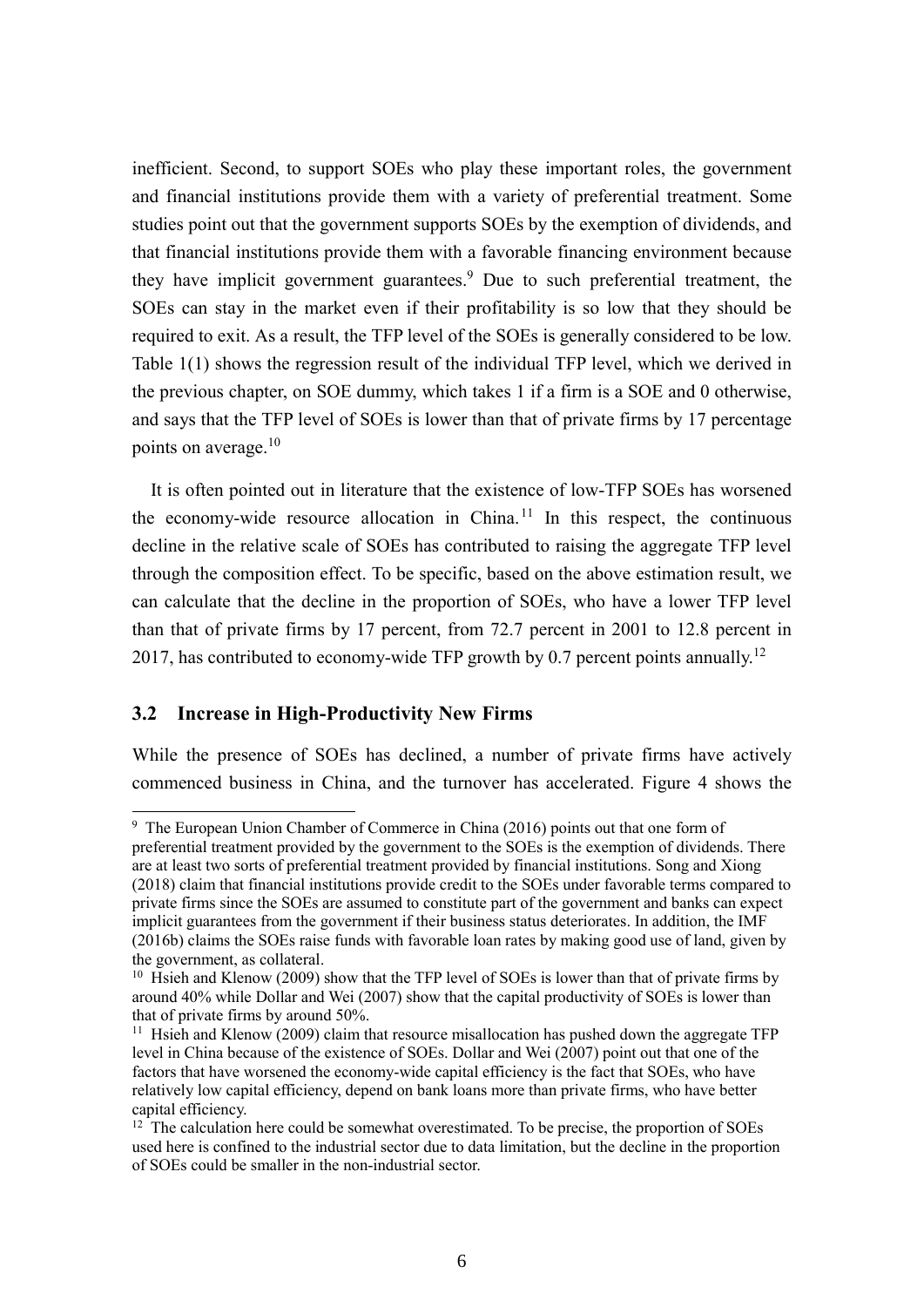distribution of the firm age of listed firms in China, the U.S., and Japan. The proportion of firms younger than 20 years old in China is higher than that of the U.S. and Japan, and the proportion of firms younger than 10 years old is smaller than that of the U.S., but far larger than that of Japan.

In addition, another characteristic of China is that there are many internationally competitive firms among newly established ones. Table 2 shows the average firm age by country/region of listed firms who ranked in the world's top 1,000 for market capitalization. In 2016, 91 Chinese firms ranked in the world's top 1,000, and their average firm age, 22 years old, is younger than that of any other country. Moreover, the competitiveness of newly established Chinese firms is also apparent in their TFP level. Table 1(2) shows the regression result of the individual TFP level of our data on firm age, and it indicates that, if a firm is 10 years younger, it tends to have a 10 percent higher TFP level. In addition, considering the fact that many newly established firms are private firms, we show another regression result in table 1(3) by adding an SOE dummy in explanatory variables and get similar results.

Thus, we argue that the continuous influx of high-TFP newly established firms has contributed to the increase in the aggregate TFP level through composition effect.

One of the reasons why the TFP level of newly established firms is relatively high may be that the entry conditions for emerging companies are tightening due to the existence of SOEs with a TFP level that is so low they should exit from the market.<sup>13</sup> Usually, if entry conditions tighten, the influx of start-ups will decrease. However, even in these circumstances, the fact that high-TFP newly established firms are continuously entering the market is a big advantage for the Chinese economy. This can occur because the Chinese authorities have actively engaged in incubation.<sup>14</sup>

#### **4. TFP Growth of Individual Firms**

-

This chapter assesses factors that affect the TFP growth of incumbent companies in China. Existing literature has emphasized mainly two channels: growth by catching up,

<sup>&</sup>lt;sup>13</sup> Caballero et al. (2008) claim that the existence of zombie firms, which should have exited from the market, worsens the profitability of healthy firms, and the TFP level required for newcomers increases. As the IMF (2016a) points out, the number of firms who have extremely low profitability but stay in the market is considered to be increasing.

 $14$  The Chinese authorities have introduced some exemptions for emerging companies, such as the reduction of corporate tax by half and a substantial exemption from value added tax.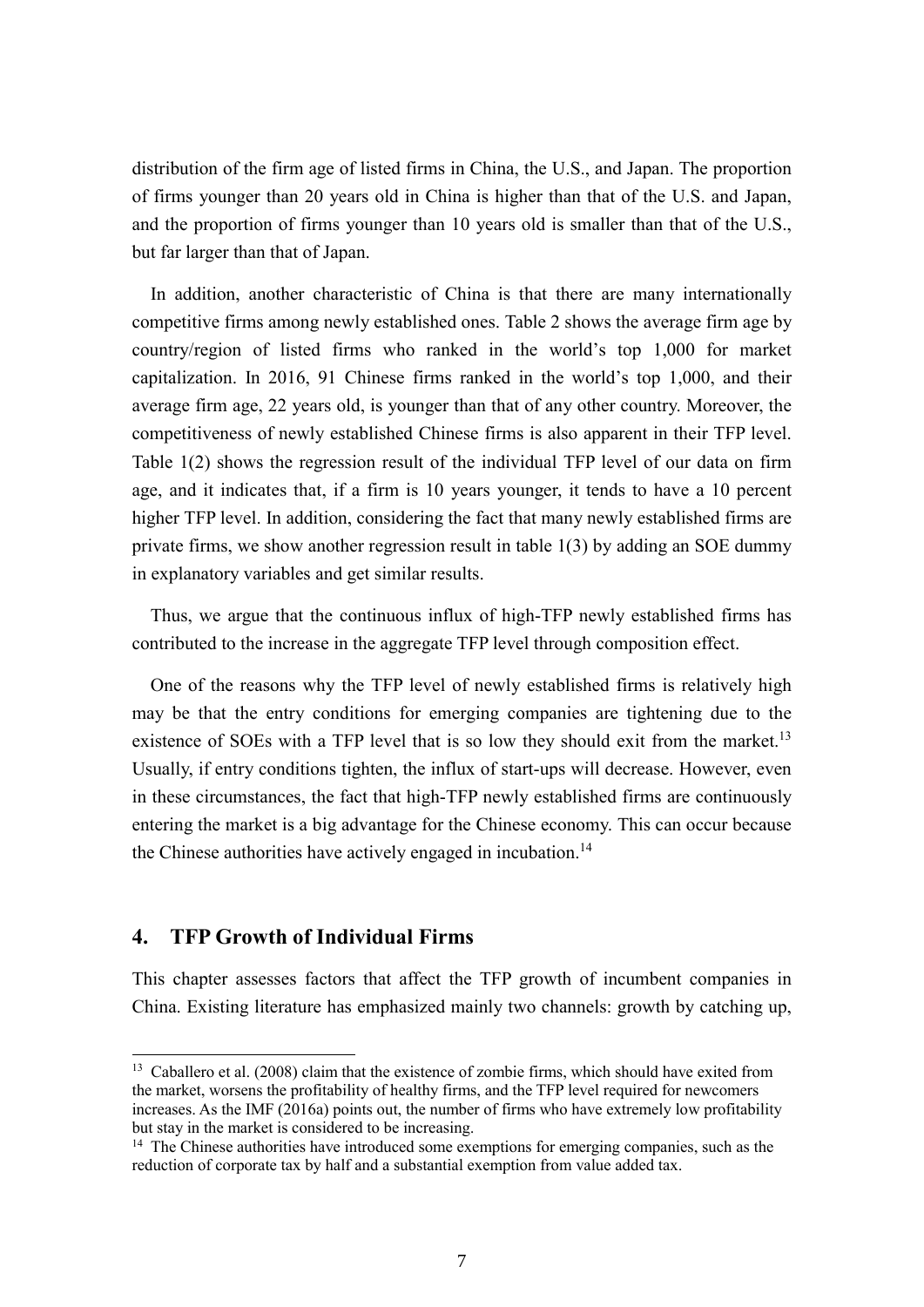where low TFP firms get technology spillover by imitating high TFP firms, and growth by their own innovations. We start by summarizing the discussions in existing literature on firm level TFP growth and then quantitatively evaluate which channels are important for the TFP growth of Chinese firms using our panel data set.

#### **4.1 Growth by Catching Up**

A low TFP firm catches up to high-TFP frontier firms through technology spillover by imitation.<sup>15</sup> Coe and Helpman (1995) and Coe et al. (1997) empirically show that foreign technology transfers to domestic firms by their imitation of the superior technology of foreign firms through trading activities. Furthermore, Branstetter (2001) compares the spillover effect from domestic firms and that from foreign firms and points out that the former effect is more important. Also, Fukao et al. (2011) show that low TFP firms tend to catch up to domestic frontier firms, who have a high TFP level, but the pace of catching up to world frontier firms, who have an even higher TFP level, is slower than that to the domestic frontier. Thus, among the literature on growth by catching up, some claim that domestic frontier firms are more important than foreign frontier firms as targets to catch up to.

#### **4.2 Growth by Innovations**

1

While low TFP firms can grow through catching up, high TFP firms have less room to catch up, and they are required to grow through their own innovations (Acemoglu et al. 2006). Aoki et al. (2017) argue that one of the causes of low productivity growth in Japan is that Japanese firms could not transition smoothly from growth by catching up through imitating the technology of U.S. firms to growth by their own innovations. These studies above have implications for the sustainability of future economic growth in China. That is, if China continues to grow to a higher development stage, its own innovations will become more important. Indeed, it is pointed out that R&D investment in China has been active since the 2000s (Fan 2018). Figure 5 shows a positive correlation between R&D expenditure and nominal GDP per capita by country. China's R&D expenditure is relatively active compared with its mediocrity in per capita GDP. In addition, some Chinese firms conduct R&D activities to acquire technology that has yet to be established even by firms in advanced economies. For example,

<sup>&</sup>lt;sup>15</sup> Here, the term spillover effect refers to, in precise terms, the externality to acquire the results of R&D activities by other firms through reverse engineering of traded goods and interactions between engineers.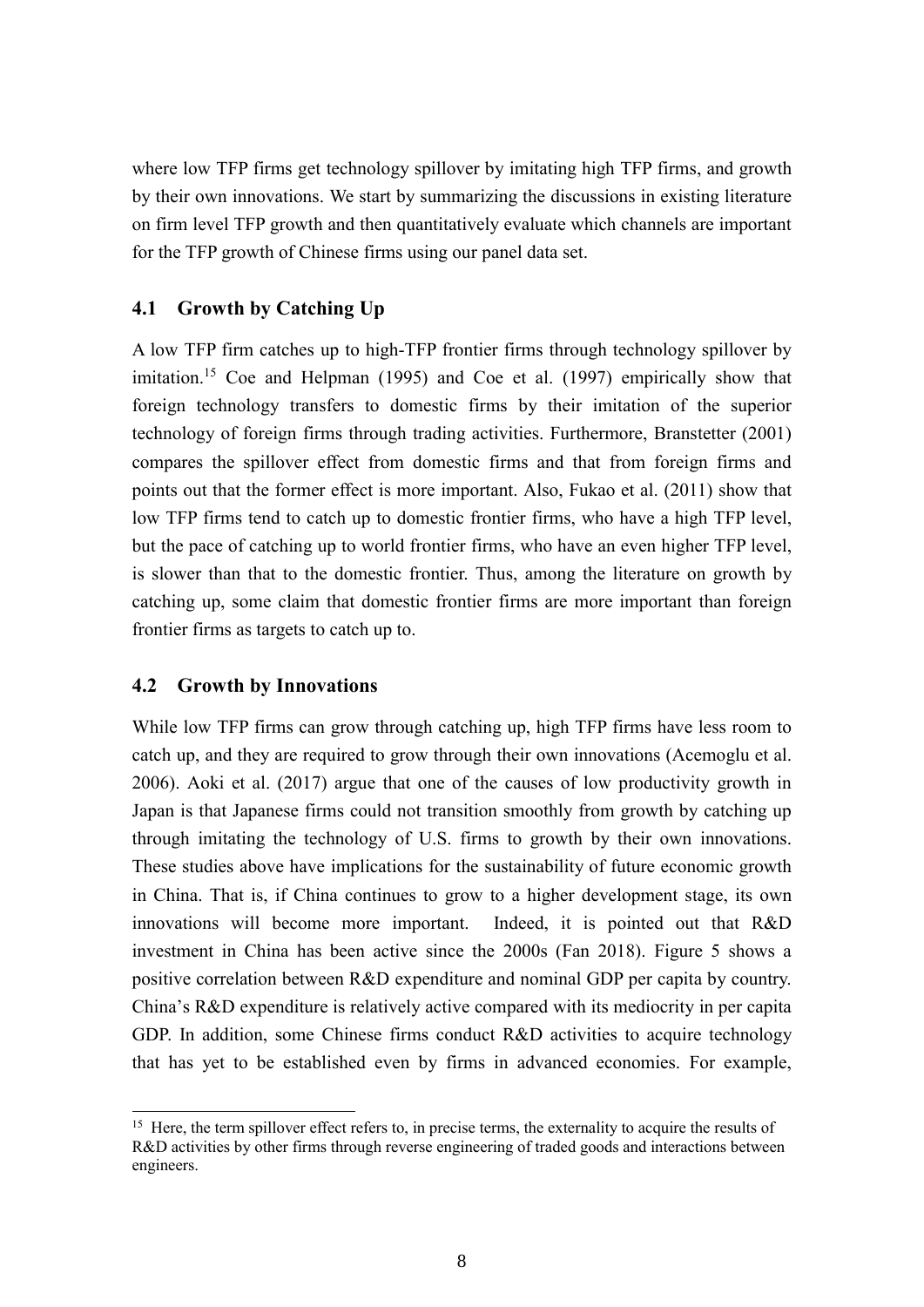representative Chinese firms in the information technology sector undertake R&D investment actively for the practical use of Artificial Intelligence and Virtual Reality.

#### **4.3 Empirical Analysis**

-

In this section, we empirically analyze the determinants of TFP growth for listed firms in China based on the discussions in existing literature introduced in the previous section. We use annual firm-level panel data from 2011 to 2016, and Table 3 shows the descriptive statistics.

To begin with, we estimate the following equation.

$$
\Delta ln A_{ijt} = \alpha_1 + \alpha_2 ln Export_{ijt-1} + \alpha_3 ln \left( \frac{A_{jt-1}^F}{A_{ijt-1}} \right) + \alpha_4 ln R \& D_{ijt-1}
$$

$$
+ \alpha_5 ln Sale_{ijt-1} + \sum_j \iota_j l\_dum_j + \sum_t \tau_t T\_dum_t
$$

The subscripts,  $i$ ,  $j$ , and  $t$ , represent firm, sector, and time, respectively. *Export*<sub>iit</sub> shows export sales and is a proxy for trade activities. Some point out the importance of reverse engineering of imported goods in technology spillover from foreign firms to Chinese ones. To capture this kind of effect, it is conceivable that we should use import related data as an explanatory variable rather than export sales.<sup>16</sup> However, we use export sales due to data limitation. If there exists an effect of catching up to foreign firms through exporting activities,  $\alpha_2$  will be positive.  $A_{it}^F$  is the average TFP level of domestic frontier firms in China, and  $A_{it}^F/A_{ijt}$  represents the distance of the TFP level of each firm to the frontier. If firms catch up to the domestic frontier,  $\alpha_3$  will be positive.  $R&D_{ijt}$  shows R&D expenditure by each firm. If R&D expenditure for its own innovations results in TFP growth,  $\alpha_4$  will be positive. In addition, to control firm size, sectoral characteristics, and time specific aggregate shocks, we add sales  $\textit{Sale}_{\text{iit}}$ , sectoral dummies  $I_{\mu}$  and time dummies  $T_{\mu}$  as explanatory variables.

Table 4(1) shows the estimation result of the equation. The effect of catching up to the domestic frontier and that of R&D activities on TFP growth are statically significant. In contrast, firms with larger export sales do not necessarily increase TFP growth, and based on this estimation result, we cannot confirm the existence of the effect of catching up to foreign firms through trading activities.

<sup>&</sup>lt;sup>16</sup> Keller (2004) surveys the channels of international technology spillover and argues that the channel through importing is important while the channel through exporting is relatively minor.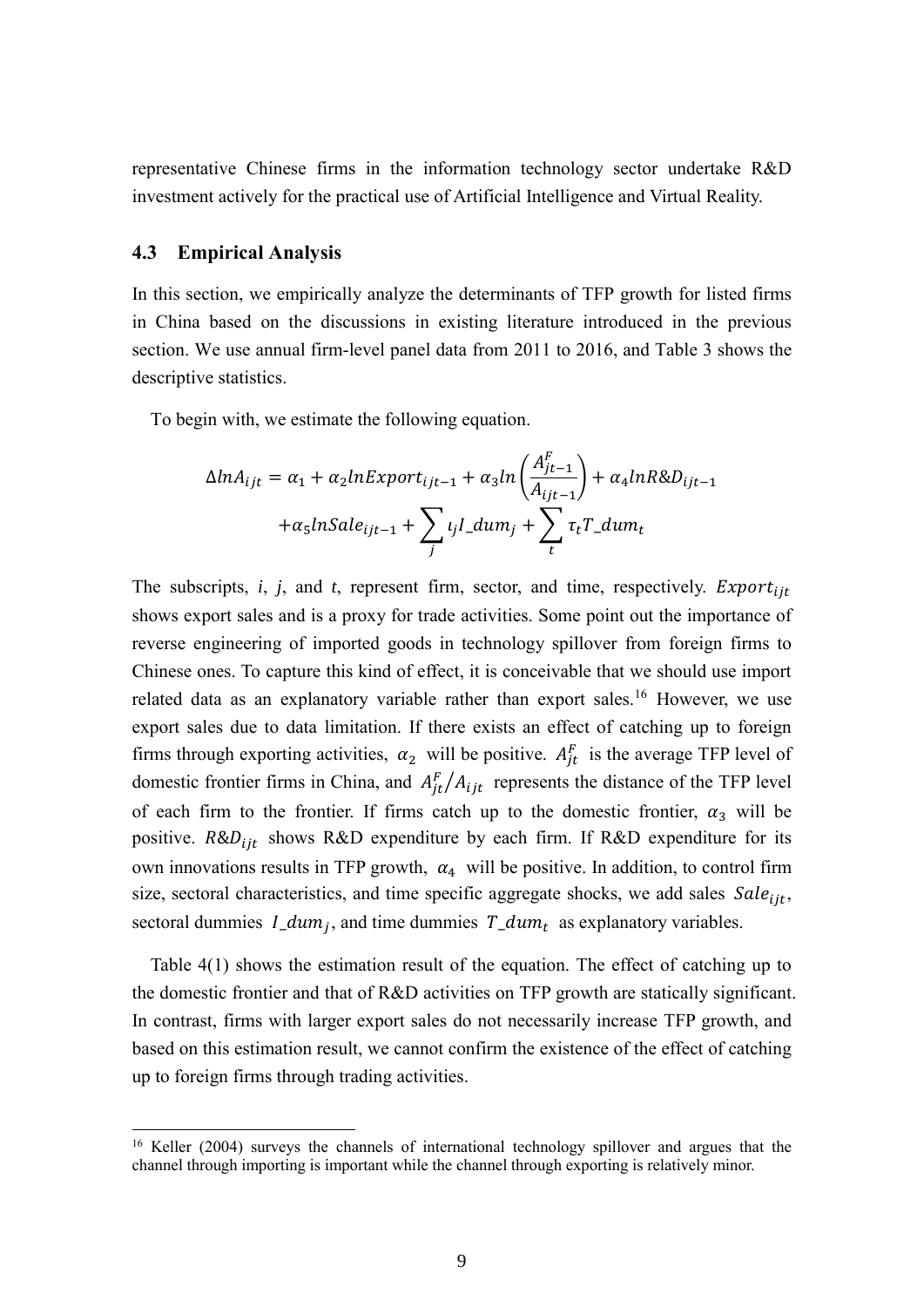We can summarize the implications as follows.

- (i) Low TFP firms tend to catch up to domestic frontier firms.
- (ii) R&D activities increase TFP growth.
- (iii) We have no significant result for the effect of technology spillover from foreign firms in the sense that firms with larger export sales tend to have higher TFP growth.

#### **4.4 Robustness Check**

This section assesses the robustness of our baseline estimation results in the previous section.

 First, we evaluate the robustness of our specification. Table 4(2) shows the estimation result of the fixed effect model, adding firm specific dummies to the baseline specification, while Table 4(3) shows the estimation result for the random effect model. They show that the sign and significance of all major elasticity,  $\alpha_2$ ,  $\alpha_3$  and  $\alpha_4$ , do not change a lot. Meanwhile, the result of a Hausman test shows that we should employ the fixed effect model rather than the random effect model.

Second, we evaluate the robustness of our dataset. In the previous section, we excluded firms with TFP growth in the top and bottom one percentiles for each year. In this section, we use the entire sample and test whether we have any meaningful difference in our estimation results. Moreover, we exclude export sales, whose coefficient is not significant in our baseline estimation, and test our results with a much larger sample. Table 4(4) and 4(5) show the results. We can find that there is no meaningful difference in the sign and the significance for major elasticity.

In light of these points, our estimation results are robust.

#### **5. Conclusion**

This paper discusses the sources of TFP growth in China using data on listed firms to gauge the sustainability of Chinese economic growth. In particular, we evaluate composition effect, where high TFP firms replace low TFP ones, on the aggregate TFP and the factors that affect the TFP growth of individual firms.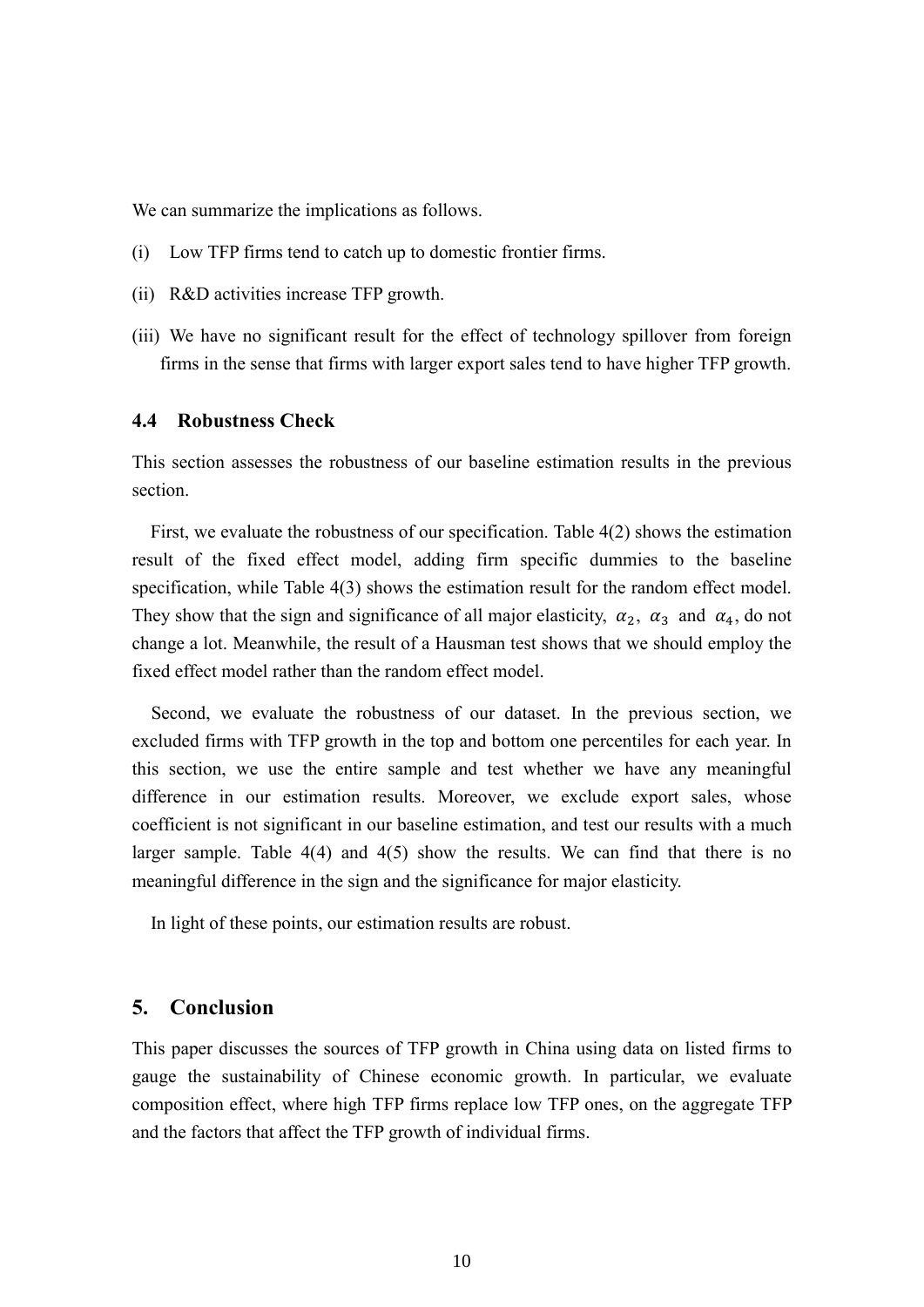We showed that as a typical example of the composition effect, since the 2000s the proportion of low-productivity SOEs has continuously declined, while high-productivity firms have actively entered the market. The Chinese government indicates a policy to push forward the shakeout of unprofitable SOEs, though the government previously was not so proactive in this regard.<sup>17</sup> Moreover, the Chinese government has implemented and expanded a massive tax reduction for venture companies. These policies will contribute to improving the aggregate TFP through accelerating the exit and entry of firms in the Chinese economy.

In addition, although we could not confirm that technology spillover from foreign firms is a factor that affects the TFP growth of individual firms, partly due to data limitation, we confirmed that both the effect of catching up to domestic frontier firms and the effect of R&D activities are important in terms of TFP growth. As we showed in chapter 2, there still exists a large productivity gap between frontier firms and other listed firms. Thus, the effect of catching up to the frontier will continue to be effective. Moreover, some firms engage in active R&D activities to acquire new technology that has yet to be established even by firms in advanced economies. As the Chinese government is providing preferential treatment to support the R&D activities of such firms, the effect of innovations through R&D activities will likely remain functioning.<sup>18</sup>

The Chinese economy has been growing by around 7 percent annually. The trend of TFP growth is an important issue to consider the sustainability thereof. The focus of this study is confined to listed firms in China, but at least based on the analysis, the Chinese aggregate TFP has increased through the following four channels: (i) declining proportion of low-productivity state-owned enterprises, (ii) continuous influx of highly competent new start-ups, (iii) broad catching up trend among the laggards in the firm distribution, and (iv) innovation spawning R&D activities. Assuming that these channels continue to be effective, the Chinese economy is likely to maintain its current growth momentum.<sup>19</sup>

-

<sup>&</sup>lt;sup>17</sup> The government activity report at National People's Congress in 2016 shows a policy to promote SOE reforms as one of the government's supply side reforms. In response to this, at the executive meeting of the State Council in May 2016, they proposed some concrete measures such as the disposal of 345 unprofitable SOEs.

<sup>&</sup>lt;sup>18</sup> In China, one form of preferential treatment is that the government cut the corporate income tax rate from 25% to 15% for firms who are recognized as "high tech firms intensively supported by the nation" if they meet certain conditions, such as with respect to the R&D expenditure to revenue ratio.

 $19$  One of the risks that worsen the turnover of Chinese firms is the decline in the financial intermediary function due to the escalation of the debt-overhang problem mainly in the corporate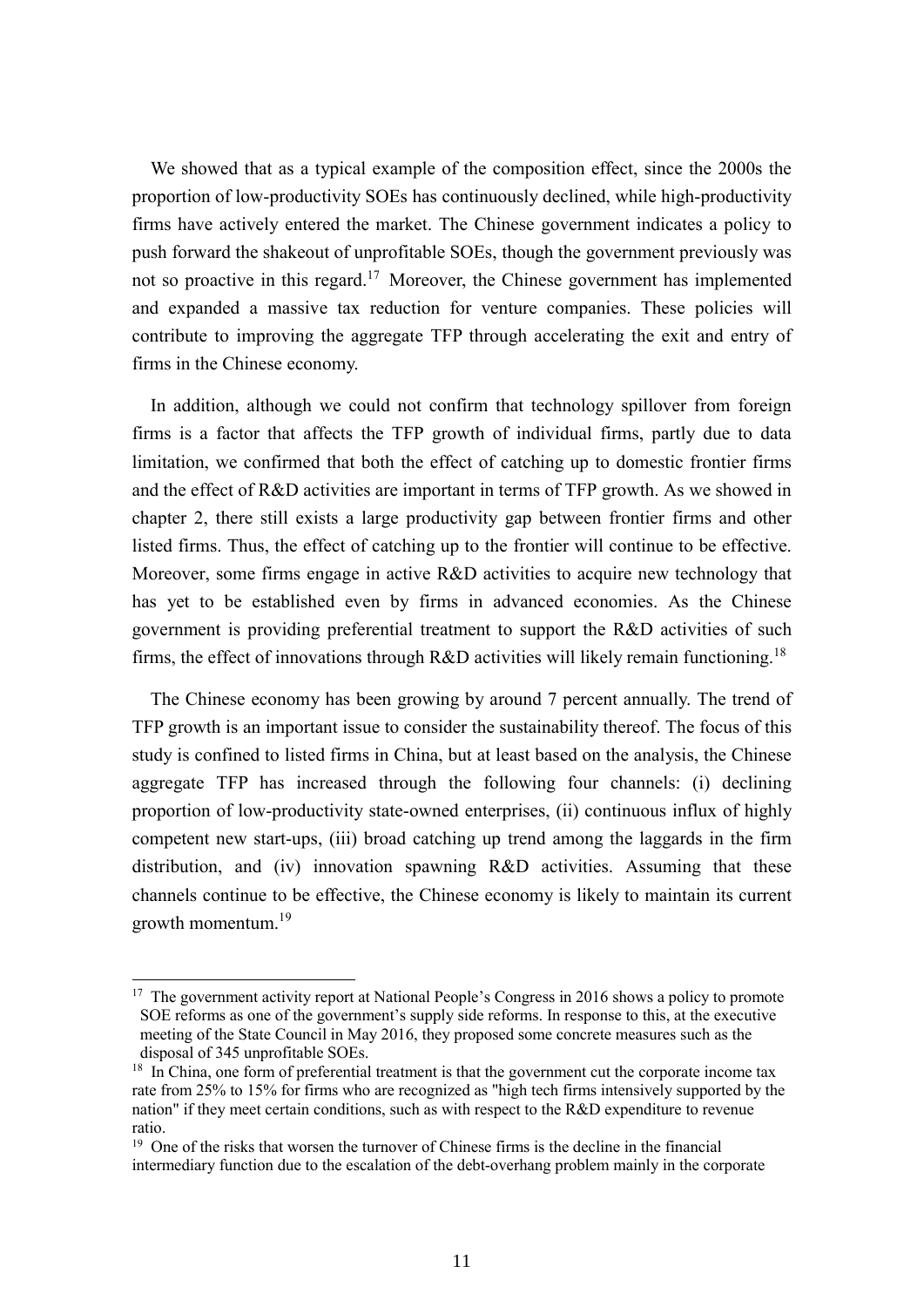#### **References**

-

- Acemoglu, D., Aghion, P., and Zilibotti, F. (2006). Distance to frontier, selection, and economic growth. *Journal of the European Economic Association*, 4(1), 37-74.
- Aoki, K., Hara, N., and Koga, M. (2017). Structural reforms, innovation and economic growth. Bank of Japan Working Paper Series, No. 17-E-2.
- Aw, B. Y., Chen, X., and Roberts, M. J. (2001). Firm-level evidence on productivity differentials and turnover in Taiwanese manufacturing. *Journal of Development Economics*, 66(1), 51-86.
- Branstetter, L. G. (2001). Are knowledge spillovers international or intranational in scope?: Microeconometric evidence from the US and Japan. *Journal of International Economics*, 53(1), 53-79.
- Caballero, R. J., Hoshi, T., and Kashyap, A. K. (2008). Zombie lending and depressed restructuring in Japan. *American Economic Review*, 98(5), 1943-77.
- Coe, D. T., and Helpman, E. (1995). International R&D spillovers. *European Economic Review*, 39(5), 859-887.
- Coe, D. T., Helpman, E., and Hoffmaister, A. (1997). North-south R&D spillovers *The Economic Journal*, 107(440), 134-149.
- Dollar, D., and Wei, S. J. (2007). Das (wasted) kapital: firm ownership and investment efficiency in China. NBER Working Papers 13103, National Bureau of Economic Research.
- European Union Chamber of Commerce in China. (2016). Overcapacity in China: An Impediment to the party's reform agenda.
- Fan, P. (2018). Catching up in economic transition: Innovation in the People's Republic of China and India. ADBI Working Paper Series, No.809
- Feldstein, M., and Horioka, C. Y. (1980). Domestic savings and international capital flows. *The Economic Journal*, 90(358), 314-329.
- Fukao, K., Inui, T., Ito, K., Kim, Y. G., and Yuan, T. (2011). An international comparison of the TFP levels and the productivity convergence of Japanese, Korean, Taiwanese and Chinese listed firms. *Journal of Chinese Economic and Business Studies*, 9(2), 127-150.

sector. Moreover, today, one of the risks that impede R&D activities by Chinese firms is the request from the U.S. government to discontinue providing subsidies to the high-tech industry to promote the plan, "Made in China 2025."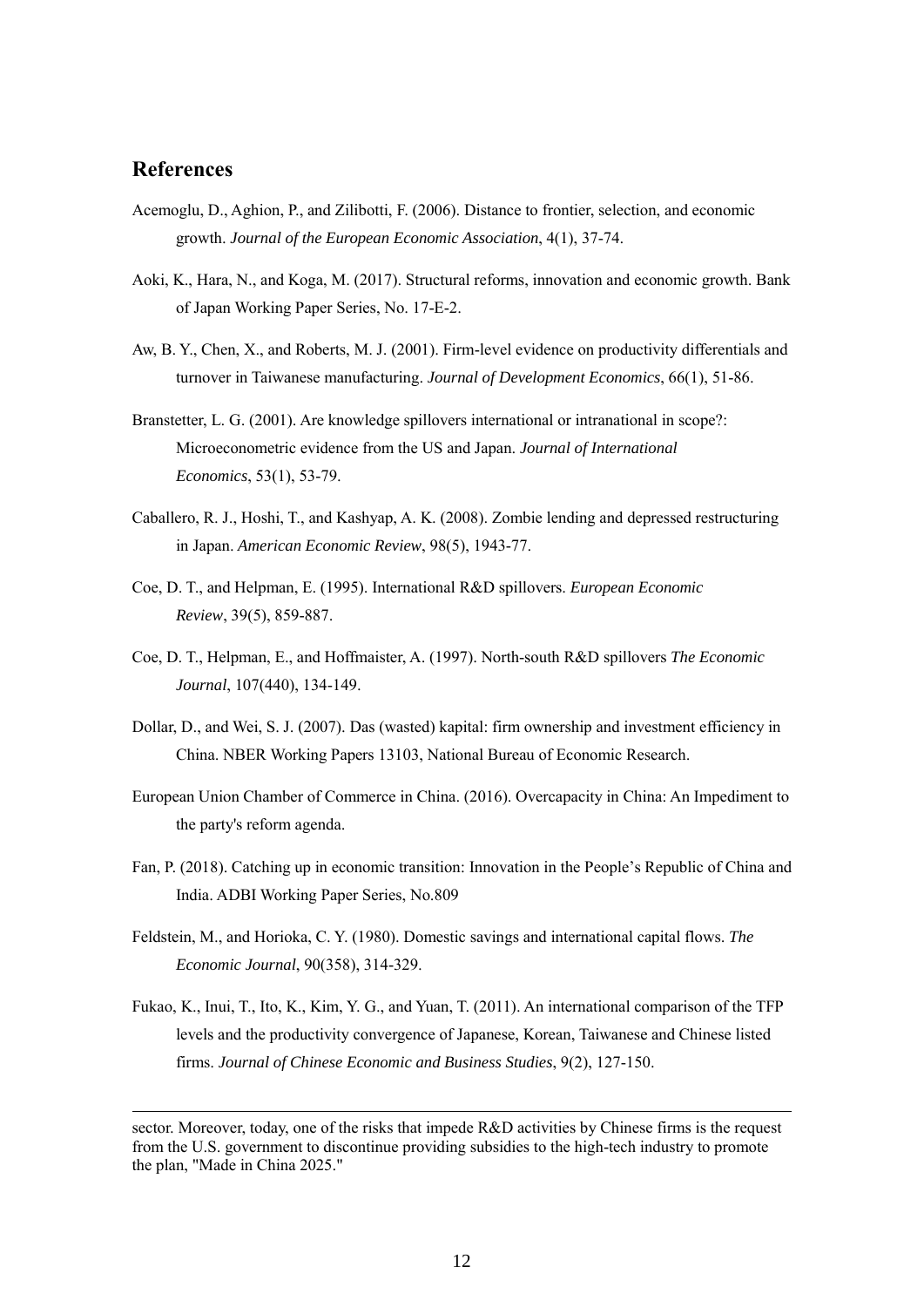- Hsieh, C. T., and Klenow, P. J. (2009). Misallocation and manufacturing TFP in China and India. *The Quarterly Journal of Economics*, 124(4), 1403-1448.
- IMF (2016a). Global Financial Stability Report: Potent policies for a successful normalization.
- IMF (2016b). IMF country report: The people's republic of China Selected issues.
- Keller, W. (2004). International technology diffusion. *Journal of Economic Literature*, 42(3), 752-782.
- Liu, Z. (2015). Is China's growth miracle over? FRBSF Economic Letter, 26, 1-5.
- Nakamura, K., Kaihatsu, S., and Yagi, T. (2018). Productivity improvement and economic growth. Bank of Japan Working Paper Series, No. 18-E-10.
- Solow, R. M. (1956). A contribution to the theory of economic growth. *The Quarterly Journal of Economics*, 70(1), 65-94.
- Song, Z. M., and Xiong, W. (2018). Risks in China's financial system. NBER Working Papers 24230, National Bureau of Economic Research.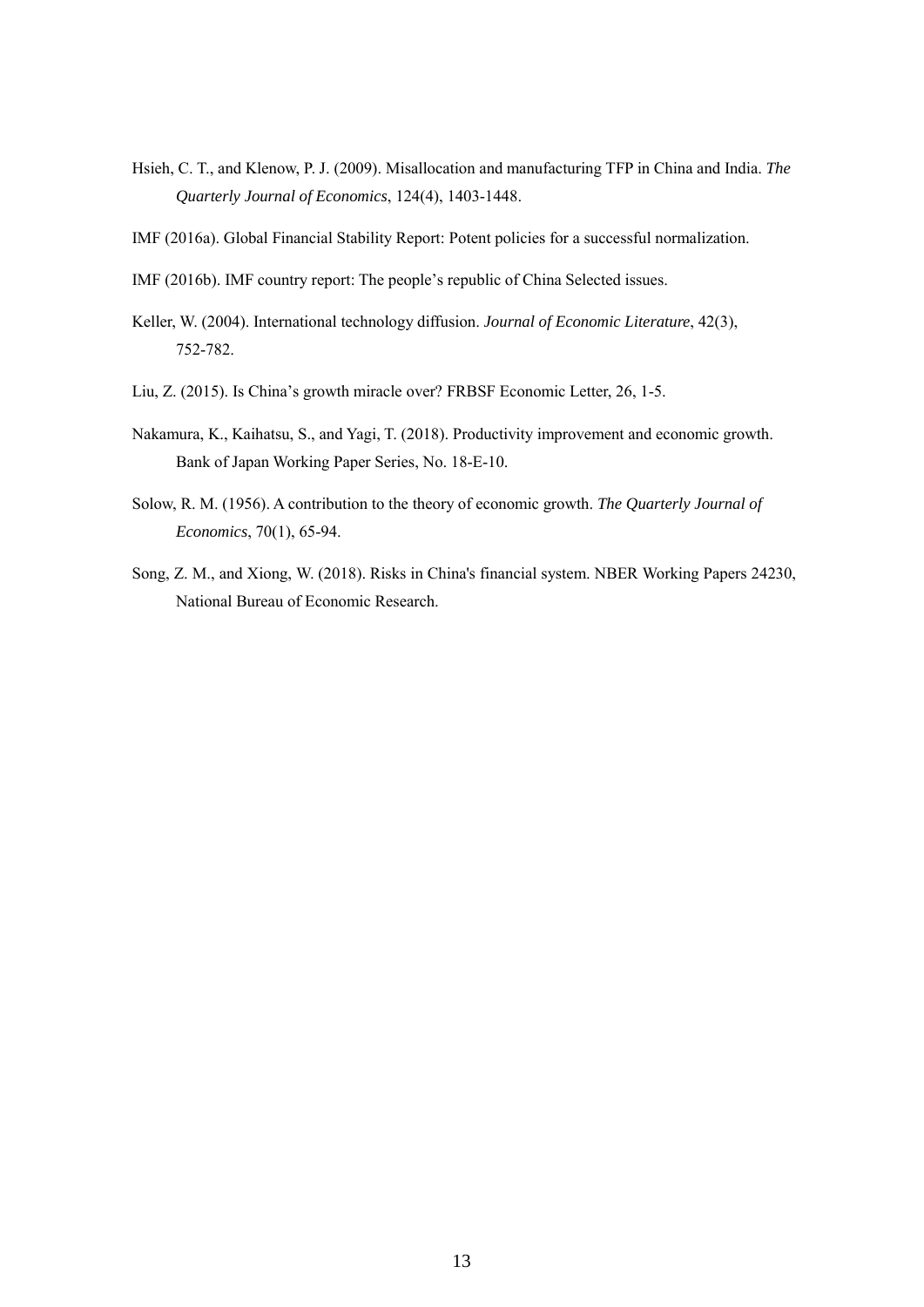

Notes: The latest data are as of 2017. The dashed lines indicate the average growth rate during 1980s, 1990s, 2000s and 2010-2017, respectively in order from the left. Sources: CEIC, IMF





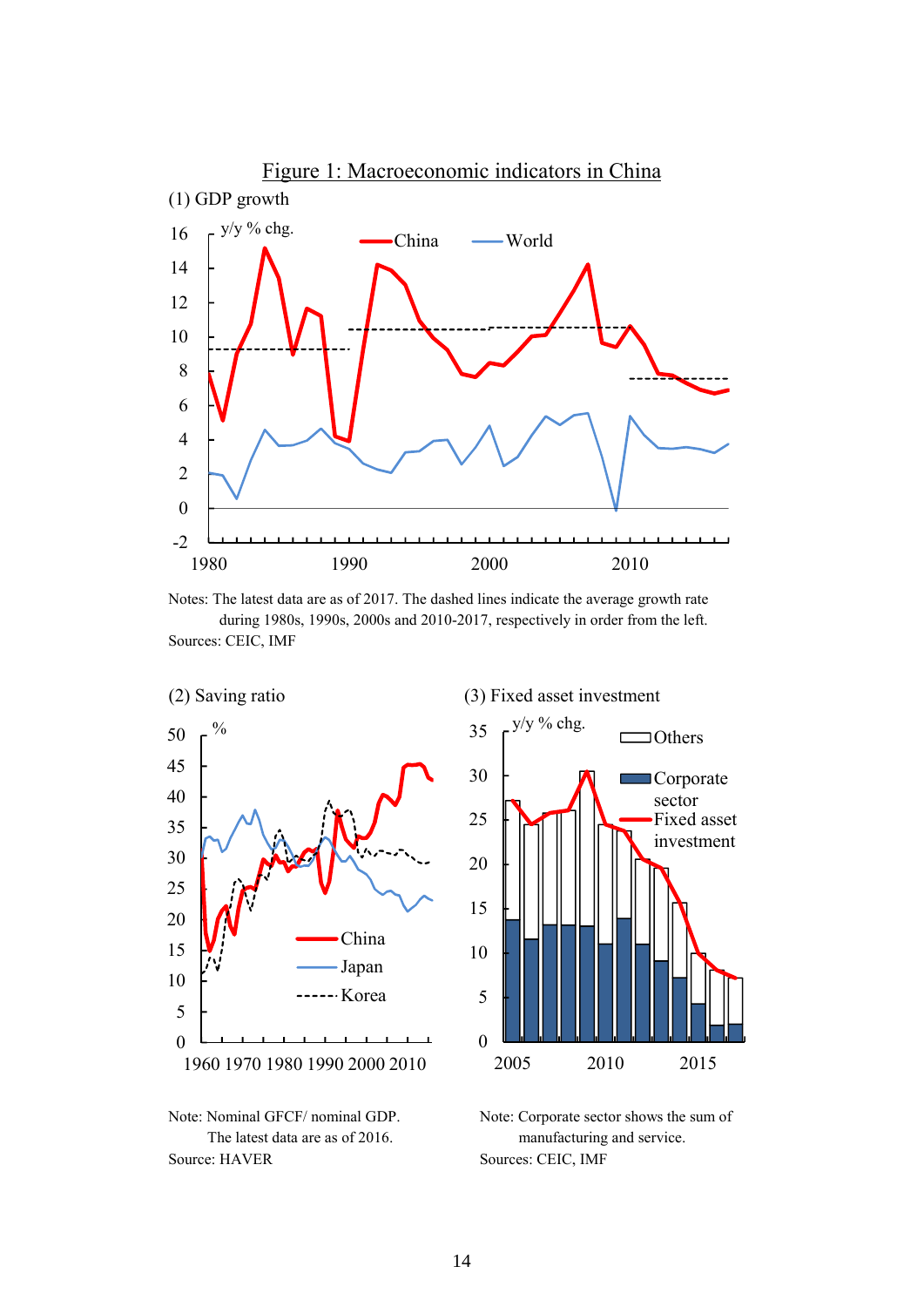

Note: The TFP level of 3,407 firms is available for 2016.



#### (2) TFP level of all listed firms and frontier firms

Note: The data are as of 2016. The median of each group.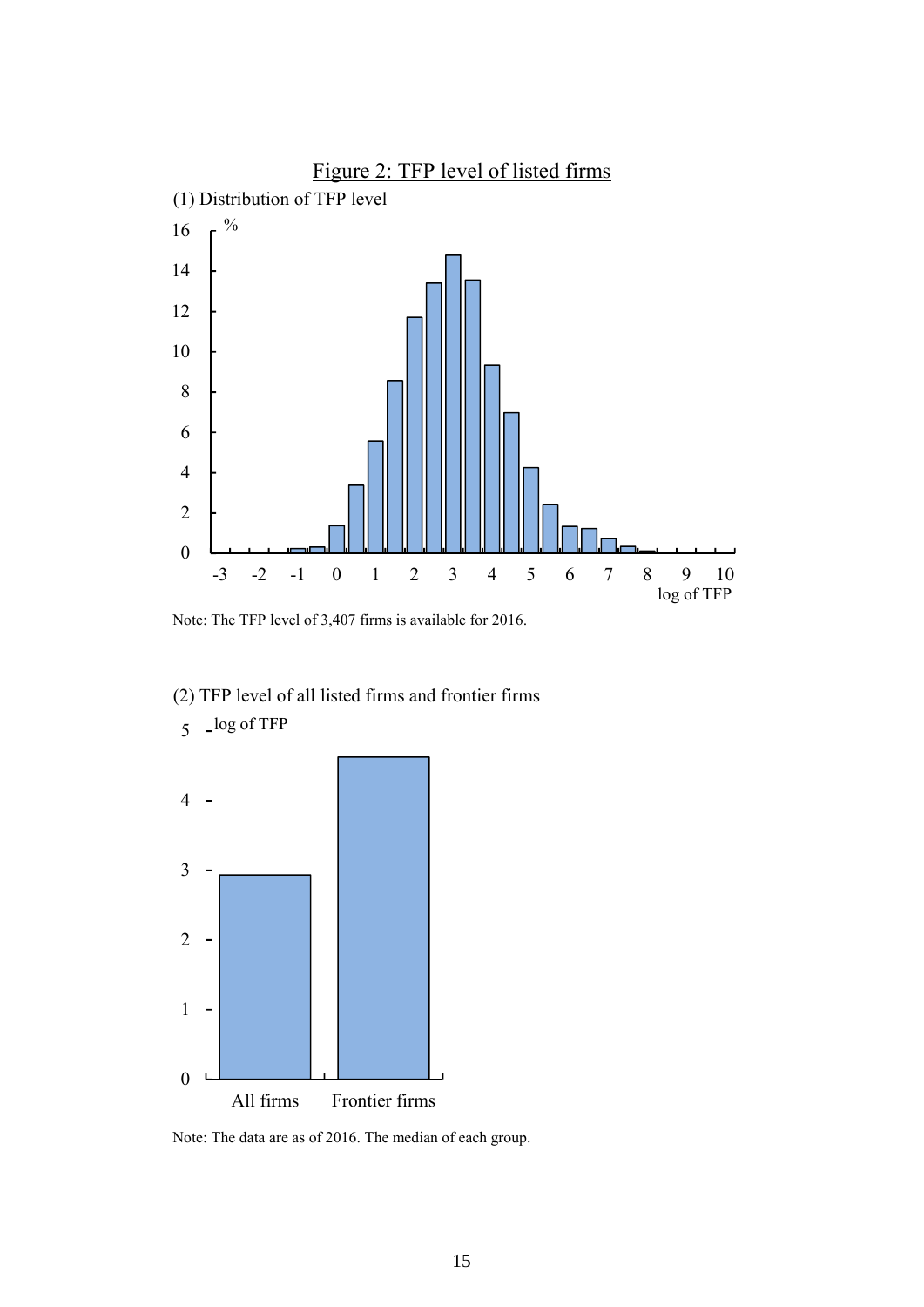

Note: The proportion is in terms of total asset. Source: CEIC





 Note: The data are as of 2016. Average age in parentheses. Source: Bloomberg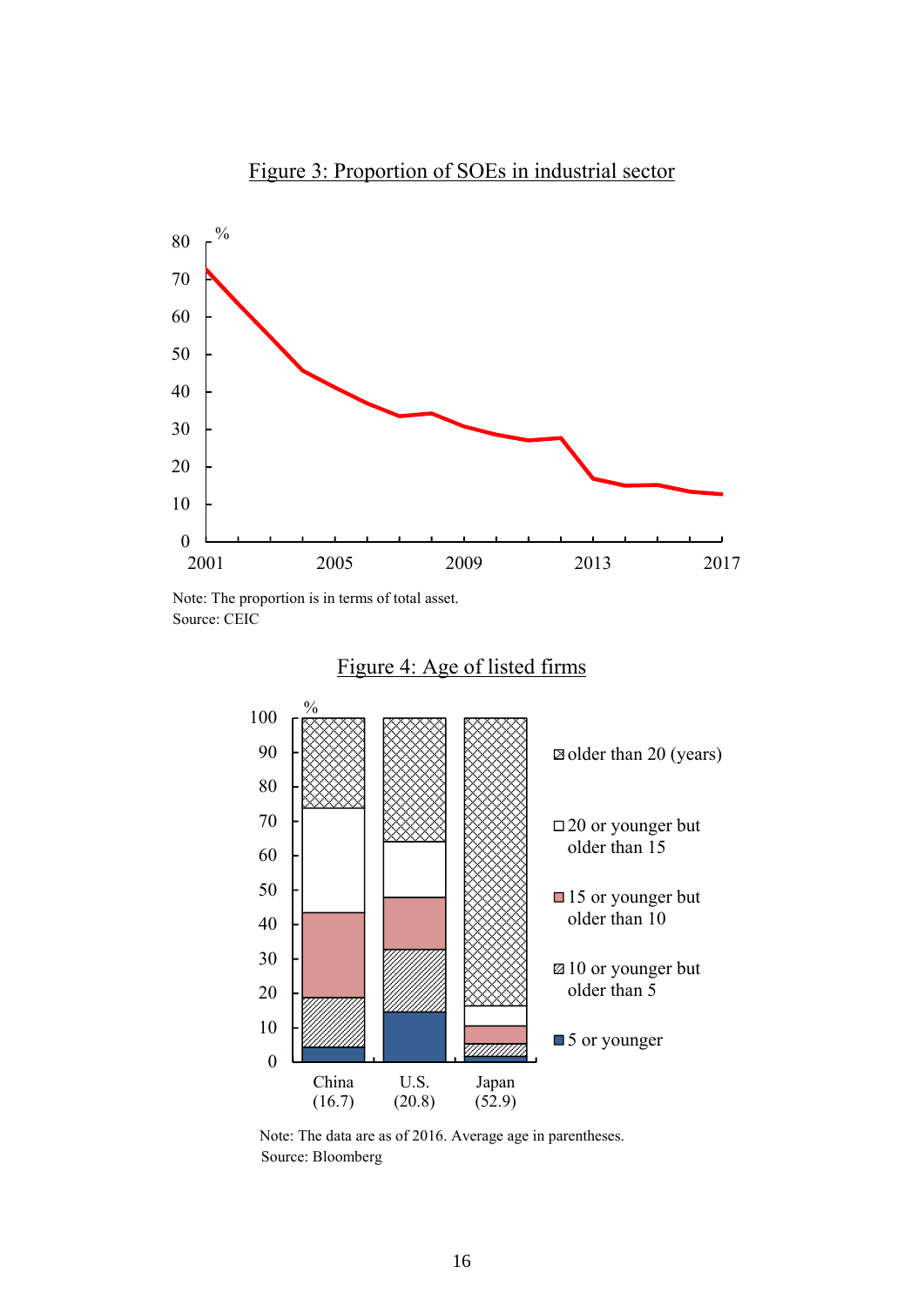



 Note: The data are the average of 2011, 2013, and 2015. Sources: IMF, OECD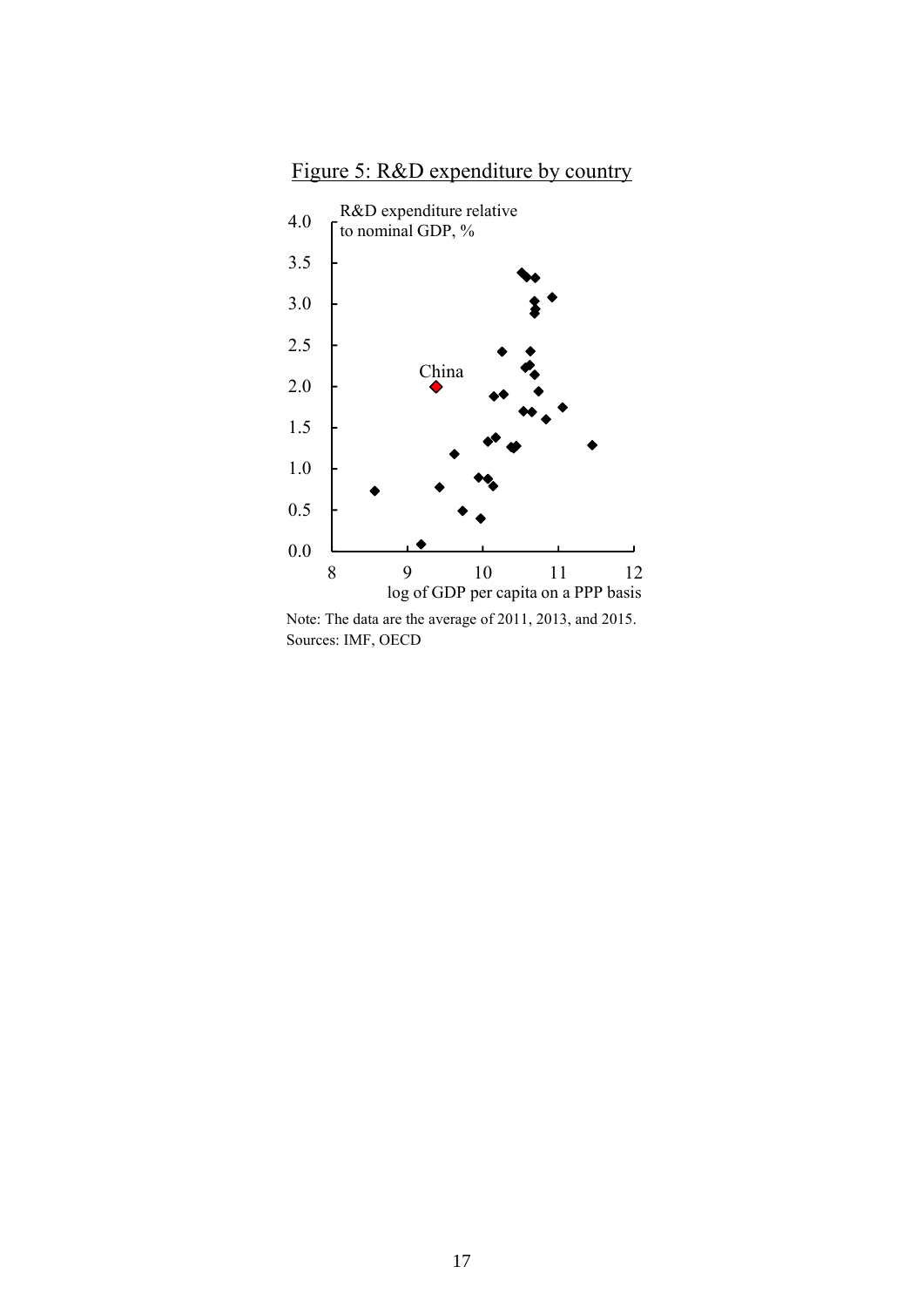|                | Dependent variable: TFP level |            |            |  |  |
|----------------|-------------------------------|------------|------------|--|--|
|                | (1)                           | (2)        | (3)        |  |  |
|                | $b$ /se                       | $b$ /se    | $b$ /se    |  |  |
| SOE dummy      | $-0.17***$                    |            |            |  |  |
|                | [0.03]                        |            | [0.03]     |  |  |
| Firm age       |                               | $-0.01***$ | $-0.01***$ |  |  |
|                |                               | [0.00]     | [0.00]     |  |  |
|                |                               |            |            |  |  |
| Time dummy     | Yes                           | Yes        | Yes        |  |  |
|                |                               |            |            |  |  |
| Industry dummy | Yes                           | Yes        | Yes        |  |  |
|                |                               |            |            |  |  |
| N              | 19,209                        | 18,520     | 18,520     |  |  |
| $r^2$          | 0.600                         | 0.610      | 0.610      |  |  |

## Table 1: TFP level and firms' characteristics

 Note: \*\*\*, \*\*, and \* denote statistical significance at 1%, 5%, and 10% respectively. Standard errors are in parentheses.

|                | Country/Region | Number of firms | Average firm age |
|----------------|----------------|-----------------|------------------|
|                | U.S.           | 363             | 34               |
| $\overline{2}$ | China          | 91              | 22               |
| 3              | Japan          | 84              | 59               |
| 4              | U.K.           | 48              | 36               |
| 5              | France         | 41              | 41               |
| 6              | Germany        | 34              | 29               |
| 7              | Switzerland    | 25              | 41               |
| 8              | Canada         | 34              | 37               |
| 9              | Hong Kong      | 28              | 31               |
| 10             | Australia      | 20              | 29               |

Table 2: World's top 1,000 firms by country/region

Notes: The table shows firms whose market capitalization was in the world's top 1,000 in 2016. The country/region is in order of the total value of market capitalization.

Source: Bloomberg